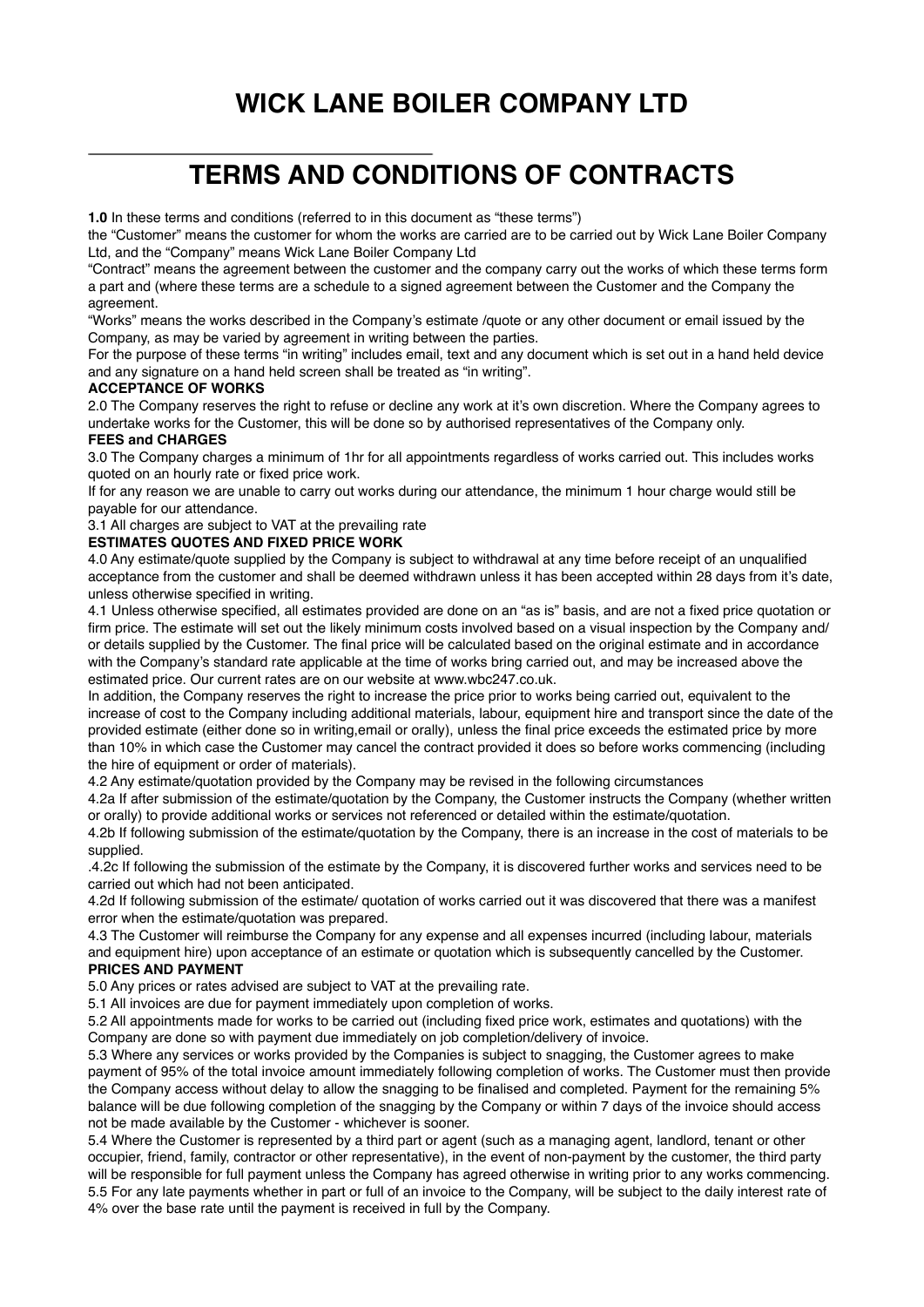5.6 The Company will be under no obligation to provide or issue any guarantees, warranties, certificates or other similar documents to the customer for works, unless payment has been made and received in full.

5.7 All equipment materials and goods remain the property of the Company until paid for in full by the Customer **DESCRIPTION OF WORKS**

6.0 Any illustrations, descriptions, imagery either displayed on the Company's website, in marketing materials (both offline and online), catalogues, price lists or other are merely intended to present a general idea of works and services provided by the Company. No part of these shall form part of any contract. I**NSPECTION DELIVERY AND COMPLETION OF WORKS**

7.0 The Company will advise the Customer of the date and time for works to be carried out. The Company will always endeavour to ensure they maintain this schedule and that their operatives attend at the agreed time. However, the Company accepts no liability in respect of late/non attendance on site or for the late/non delivery of any equipment or materials. All times provided by the Company are estimates only.

## **INDEMNITY**

8.0 The Customer shall indemnify the Company against any and all actions, claims, demands, suits,losses, costs, expenses and charges which the Company may suffer or incur in connection with a cali by a third party, resulting from a breach of the Customer's obligations, undertakings and representations and warranties in connection with this contract. **LIMITATION OF LIABILITY**

9.0 The Company's liability shall be limited to:

9.0a The repair or making good of any defect pursuant to its undertaking in paragraph 10 below, and paragraph 7.0 above.

9.0b Liability for personal injury or death resulting from negligence in the course of carrying out the Company's duties. 9.0c The reasonable costs of repair or reinstatement of damage or any loss to the Customer's property, should this result from the negligence of the Company or it's employees, agents or sub-contractors, and the Customer incurs such costs. 9.0d The Company will not hold any responsibility for any damage suffered to a part of any property where the damage is in whole or part a consequence of a defect or weakness in that part of the property.

9.0e The Company will not hold responsibility or liability for damage caused whilst investigating and repairing any plumbing, gas or drainage work including blockages. This includes but not limited to : the removal of bathroom suites, panels or furniture, tiles and tiling, floor coverings (carpet, rugs, laminate, wood, tiles etc.), internal and external walls where pipework has to be routed and other damages as a result.

9.0f If damage to plaster and brickwork is caused it will be the Customer's responsibility to make good (unless otherwise specified in writing that the Company will make good).

9.0g It is the responsibility of the Customer to protect items of furniture, furnishings, fixtures and fittings. We will make reasonable effort to not cause damage. It is suggested that the Customer remove items that are considered to be a problem. If items remain within the working are, it is the Customer's responsibility to cover such items. **DEFECTS** 

10.0 Subject to paragraph 7 and the exclusions listed below, the Company undertakes to make good and repair any defect in completed work which appear within 6 months of the completion date of the same, to the extent that such defect arises from the breach of the Company for the 's obligations under this contract.

. All defects must be notified to the Company by the Customer within this period and the Company and it's insurers must be provided the opportunity to inspect the work and any alleged defect.

This inspection shall only apply to work carried out and completed by the Company that has been paid in full by the Customer.

Following the inspection and it transpires the alleged defect is not the result of any work or service carried out or provided by the Company, the Company reserves the right to make a charge to the Customer for the inspection at its standard rate.

The Company reserves the right to not carry out any work where the Customer cannot provide sufficient evidence that the work was originally carried out by the Company or where full payment has not been received for said work. Exclusions are:

10.0a Any parts or materials supplied by the Company are will only be provided with the manufacturer's or supplier's guarantee and are not guaranteed by the Company.

10.0b Any system or structures which have not been installed by the Company.

10.0c Any defects resulting from the misuse, wilful act or faulty workmanship by the Customer or any other third part working for or under the direction of the Customer.

10.0d Any structural defects such a but not limited to subsidence and its resultant effect.

10.0e Any damage to drainage systems caused by any outside force or root penetration

#### **PERMITS LICENSES,REGULATION and OTHER CONSENTS/ACCESS**

11.0 It is the Customers duty (Unless otherwise specified in writing or orally by the Company) to ensure suitable permission, permits, licenses and all other consents from the owner/landlord/agent/organisation, and or planning permission if necessary is obtained prior to works being carried out by the Company. The Customer shall obtain permission for the Company to proceed over property belonging to neighbours or third parties if this is necessary. The Customer shall indemnify the Company in all aspects of claim from neighbouring /third party properties arising out of the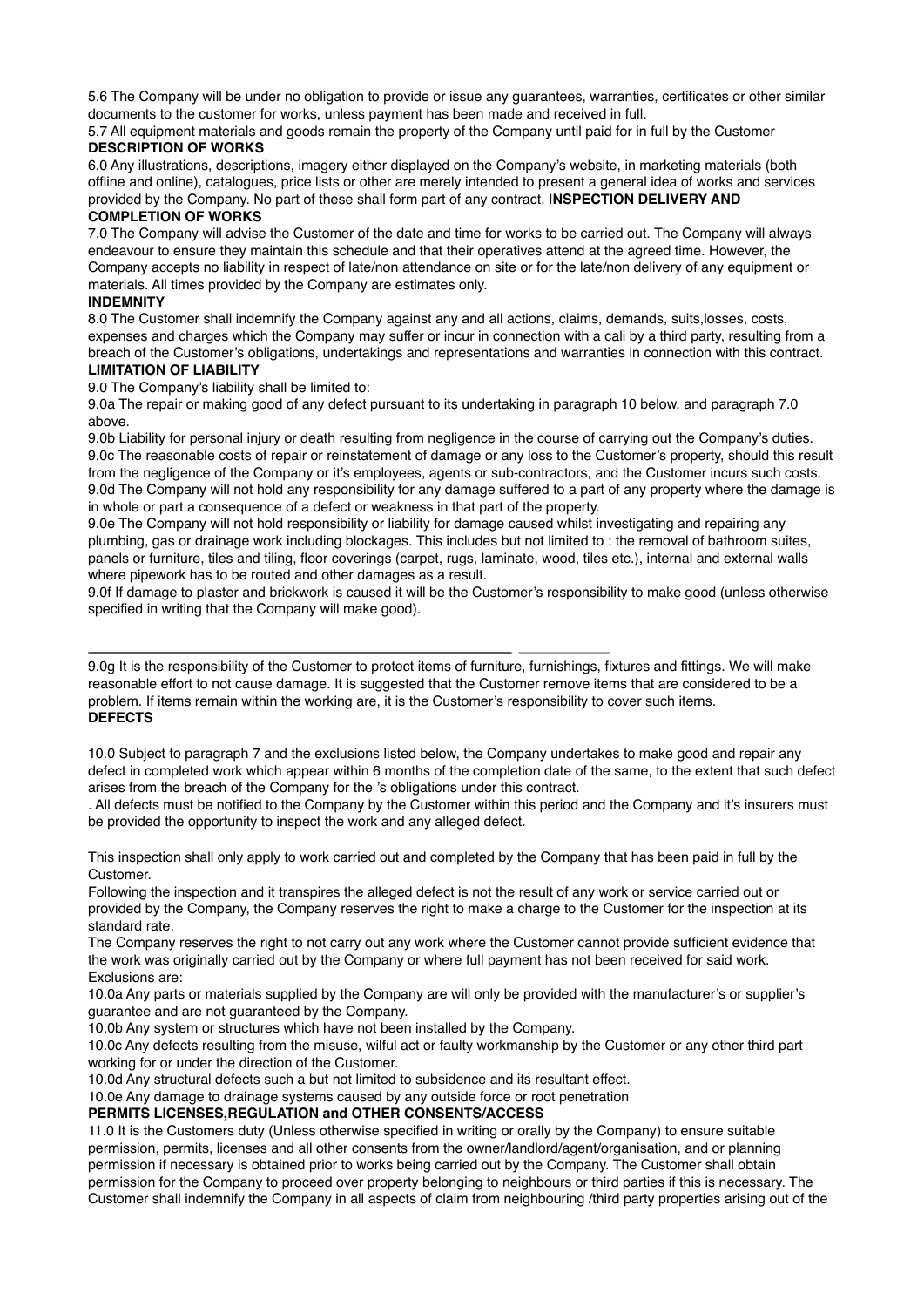presence of the Company or its employees/ representatives.

11.1 The Customer will at all times ensure that the environment is safe for the Company and its employees/ representatives for the purpose of carrying out the works.

11.2 Where applicable to drainage works and services, the Customer shall provide the Company, if possible , a plan of the drain layouts. If this is not available the Company reserves the right to make additional charges at the applicable rate if blockages occur ingrains not covered or identified by the Customer.

#### **FORCE MAJEURE**

12.0 The Company will use all reasonable efforts to carry out and complete then works on time, but shall not be liable to the Customer or any third party if the works prove impossible due to events or circumstances beyond our control including (but without limitation) any Act of God, accident, legislation,war, civil commotion, fire,flood, drought, transport delays, strikes,industrial disputes and difficulty obtain supplies. We may cancel or suspend any of our obligations to you, without liability

#### **CANCELLATION**

13.0 If the Customer cancels any contract with the Company without the Company's consent, the customer agrees to indemnify the Company against any and all loss, damage, claims or actions arising as a result of such cancellation, unless agreed in writing, and is without prejudice to the Company's right to payment in accordance with paragraph 5.

#### **REMOVAL OF WASTE AND MATERIALS**

14.0 The Company is not responsible for then removal of waste materials. he Customer is responsible for the removal of any/all waste materials resulting from the works carried out by the Company unless this removal has been agreed by the Company.

#### **FROZEN PIPES**

15.0 The Company will not be liable for any fracture found in frozen pipes attended by the Company and cannot guarantee to clear blockages within frozen pipes or drainage systems

#### **GUARANTEES**

16.0 Any guarantee /warranty provided by the Company shall be for labour only. In respect of faulty workmanship from 12months of the date of completion. Any parts equipment or components supplied by the Company will be covered by their respective manufacturer's warranty.

The Company's guarantee becomes null and void if the work/appliance completed/supplied by the Company is: -Subject to misuse

-Repaired, tampered with or modified by anyone other than a Company operative/representative. The Company accepts no liability (or guarantee suitability for) materials supplied by the Customer or other third parties, and will accept no liability for any damage or faults as a result.

16.1 The Company is unable to guarantee any work in respect of blockages in waste and drainage systems.

16.2 The Company is unable to guarantee any work which has been undertaken on instruction by the customer, against the Company's/operatives advice/ recommendations.

16.3 The Company will only guarantee work directly undertaken by the Company and its employees. Any work carried out on behalf of the Company by agents or sub-contractors will be guaranteed under their own respective policies. .16.4 The Company will not be liable or responsible for any damage or defect arising from work not fully guaranteed or where recommended work has not been carried out.

. The Company will not guarantee work where the Customer has been notified either verbally or in writing by the Company of any related work which requires attention.

16.6 The Customer shall be solely liable for any hazardous situation in respect of Gas Safe regulations or gas warning notices unless otherwise caused by our Gas Safe operatives.

#### **COMPLAINTS PROCEDURE**

In the unlikely event the Customer experiences problem with the service provided by the Company, the Customer must inform the Company of their complaint as soon as possible verbally or in writing. Any verbal complaint must be followed up in writing to the Company at Wick Lane Boiler Company Ltd Unit 20 Sea Vixen Industrial Estate Wilverley Road Christchurch, Dorset, BH23 3RU at the earliest opportunity. Upon receipt of this complaint the Company will endeavour to resolve the matter within 7 days.

#### **NOTICE OF YOUR RIGHT TO CANCEL**

The Customer has the right to cancel a contract within fourteen calendar days starting on the day the contract is accepted by the Customer. This cancellation must be advised in writing, either by post or email.

#### **WORKS CARRIED OUT PRIOR TO THE EXPIRY OF THE CANCELLATION AGREEMENT**

For works that are agreed to start before the 7 day cancellation period expires and the Customer subsequently cancels in accordance with your rights you are advised that reasonable payment may be due for any works carried out, including labour at the applicable rate.

#### **Deposits**

The Company reserves the right to retain any deposit paid by the Customer to secure equipment and/or works commencement dates.

## **AVAILABILITY**

Whilst every effort is made to make the allotted scheduled appointment, we cannot guarantee appointment times due to unforeseen circumstances. In the event of the Company not being able to make the scheduled appointment, the Company will make every endeavour to inform the Customer and to reschedule at a convenient time for the Customer. Our emergency response is subject availability at the time of booking and location of job and works needed to be carried out.